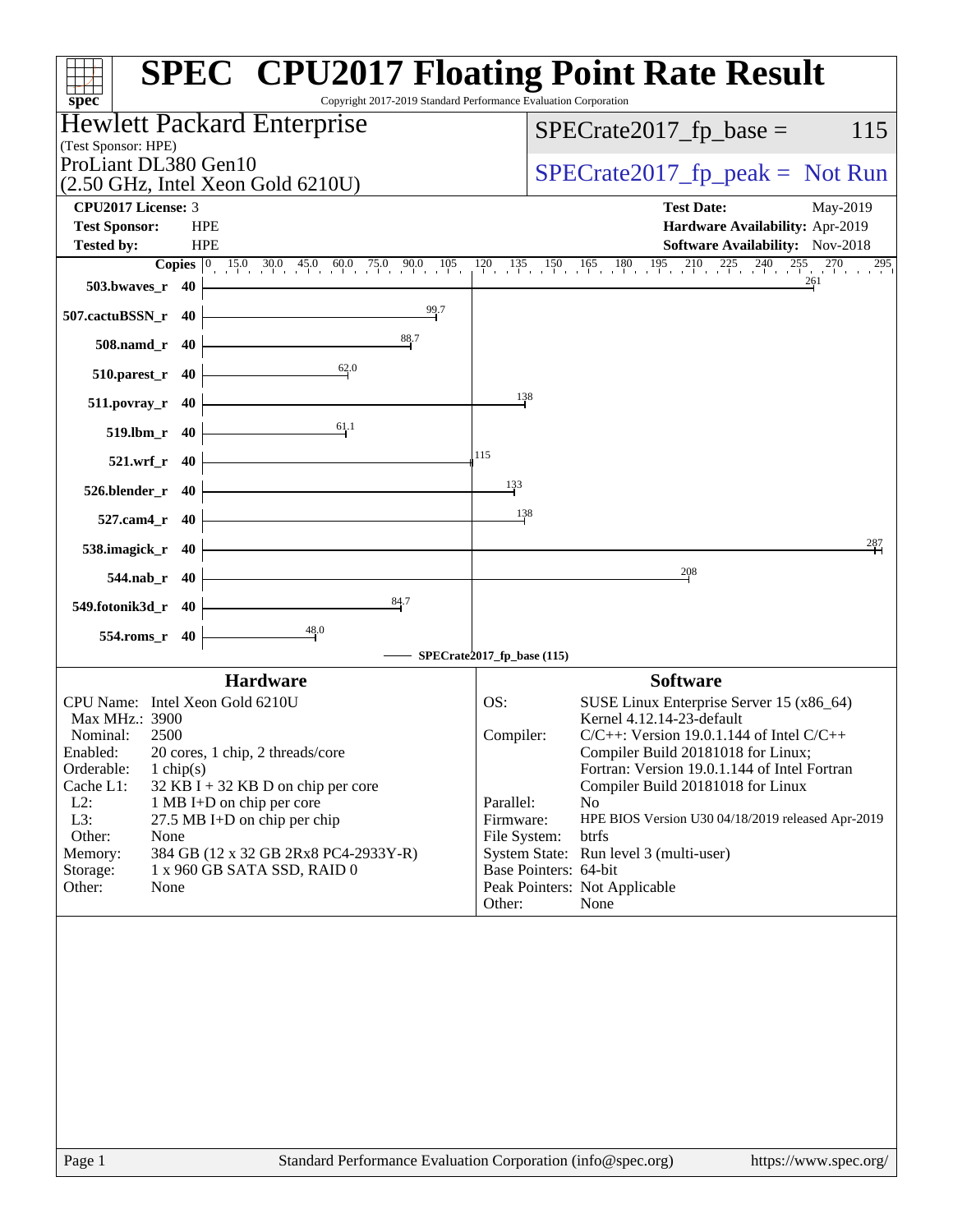Copyright 2017-2019 Standard Performance Evaluation Corporation

### Hewlett Packard Enterprise

(Test Sponsor: HPE)

**[spec](http://www.spec.org/)**

 $SPECTate2017<sub>fr</sub> base = 115$ 

### (2.50 GHz, Intel Xeon Gold 6210U)

ProLiant DL380 Gen10  $SPECTA 50 \text{ GHz}$  [SPECrate2017\\_fp\\_peak =](http://www.spec.org/auto/cpu2017/Docs/result-fields.html#SPECrate2017fppeak) Not Run

**[CPU2017 License:](http://www.spec.org/auto/cpu2017/Docs/result-fields.html#CPU2017License)** 3 **[Test Date:](http://www.spec.org/auto/cpu2017/Docs/result-fields.html#TestDate)** May-2019

**[Test Sponsor:](http://www.spec.org/auto/cpu2017/Docs/result-fields.html#TestSponsor)** HPE **[Hardware Availability:](http://www.spec.org/auto/cpu2017/Docs/result-fields.html#HardwareAvailability)** Apr-2019 **[Tested by:](http://www.spec.org/auto/cpu2017/Docs/result-fields.html#Testedby)** HPE **[Software Availability:](http://www.spec.org/auto/cpu2017/Docs/result-fields.html#SoftwareAvailability)** Nov-2018

#### **[Results Table](http://www.spec.org/auto/cpu2017/Docs/result-fields.html#ResultsTable)**

| <b>Base</b>               |               |                |                | <b>Peak</b>    |       |                |            |               |                |              |                                                                                                      |              |                |              |
|---------------------------|---------------|----------------|----------------|----------------|-------|----------------|------------|---------------|----------------|--------------|------------------------------------------------------------------------------------------------------|--------------|----------------|--------------|
| <b>Benchmark</b>          | <b>Copies</b> | <b>Seconds</b> | Ratio          | <b>Seconds</b> | Ratio | <b>Seconds</b> | Ratio      | <b>Copies</b> | <b>Seconds</b> | <b>Ratio</b> | <b>Seconds</b>                                                                                       | <b>Ratio</b> | <b>Seconds</b> | <b>Ratio</b> |
| 503.bwaves_r              | 40            | 1536           | 261            | 1536           | 261   | 1536           | 261        |               |                |              |                                                                                                      |              |                |              |
| 507.cactuBSSN r           | 40            | 509            | 99.6           | 508            | 99.7  | 507            | 99.8       |               |                |              |                                                                                                      |              |                |              |
| $508$ .namd $r$           | 40            | 427            | 89.0           | 429            | 88.6  | 428            | 88.7       |               |                |              |                                                                                                      |              |                |              |
| $510.parest_r$            | 40            | 1687           | 62.0           | 1689           | 61.9  | 1684           | 62.1       |               |                |              |                                                                                                      |              |                |              |
| 511.povray_r              | 40            | 678            | 138            | 677            | 138   | 678            | <b>138</b> |               |                |              |                                                                                                      |              |                |              |
| 519.lbm r                 | 40            | 691            | 61.0           | 689            | 61.2  | 690            | 61.1       |               |                |              |                                                                                                      |              |                |              |
| $521.wrf_r$               | 40            | 777            | <b>115</b>     | 784            | 114   | 776            | 115        |               |                |              |                                                                                                      |              |                |              |
| 526.blender r             | 40            | 457            | 133            | 458            | 133   | 458            | <u>133</u> |               |                |              |                                                                                                      |              |                |              |
| $527$ .cam $4r$           | 40            | 508            | 138            | 508            | 138   | 508            | 138        |               |                |              |                                                                                                      |              |                |              |
| 538.imagick_r             | 40            | 346            | 287            | 343            | 290   | 346            | 287        |               |                |              |                                                                                                      |              |                |              |
| $544$ .nab r              | 40            | 324            | 208            | 324            | 208   | 324            | 208        |               |                |              |                                                                                                      |              |                |              |
| 549.fotonik3d r           | 40            | 1839           | 84.7           | 1838           | 84.8  | 1844           | 84.5       |               |                |              |                                                                                                      |              |                |              |
| $554$ .roms_r             | 40            | 1312           | 48.5           | 1323           | 48.0  | 1325           | 48.0       |               |                |              |                                                                                                      |              |                |              |
| $SPECrate2017_fp\_base =$ |               |                | 115            |                |       |                |            |               |                |              |                                                                                                      |              |                |              |
| $SPECrate2017$ fp peak =  |               |                | <b>Not Run</b> |                |       |                |            |               |                |              |                                                                                                      |              |                |              |
|                           |               |                |                |                |       |                |            |               |                |              | Decute enneau in the order in which thay were my Dold underlined text indicates a madien measurement |              |                |              |

Results appear in the [order in which they were run.](http://www.spec.org/auto/cpu2017/Docs/result-fields.html#RunOrder) Bold underlined text [indicates a median measurement.](http://www.spec.org/auto/cpu2017/Docs/result-fields.html#Median)

### **[Submit Notes](http://www.spec.org/auto/cpu2017/Docs/result-fields.html#SubmitNotes)**

 The numactl mechanism was used to bind copies to processors. The config file option 'submit' was used to generate numactl commands to bind each copy to a specific processor. For details, please see the config file.

## **[Operating System Notes](http://www.spec.org/auto/cpu2017/Docs/result-fields.html#OperatingSystemNotes)**

 Stack size set to unlimited using "ulimit -s unlimited" Transparent Huge Pages enabled by default Prior to runcpu invocation Filesystem page cache synced and cleared with: sync; echo 3 > /proc/sys/vm/drop\_caches runcpu command invoked through numactl i.e.: numactl --interleave=all runcpu <etc>

### **[General Notes](http://www.spec.org/auto/cpu2017/Docs/result-fields.html#GeneralNotes)**

Environment variables set by runcpu before the start of the run: LD\_LIBRARY\_PATH = "/home/cpu2017/lib/ia32:/home/cpu2017/lib/intel64"

 Binaries compiled on a system with 1x Intel Core i9-7900X CPU + 32GB RAM memory using Redhat Enterprise Linux 7.5 NA: The test sponsor attests, as of date of publication, that CVE-2017-5754 (Meltdown) is mitigated in the system as tested and documented.

**(Continued on next page)**

| Page 2 | Standard Performance Evaluation Corporation (info@spec.org) | https://www.spec.org/ |
|--------|-------------------------------------------------------------|-----------------------|
|--------|-------------------------------------------------------------|-----------------------|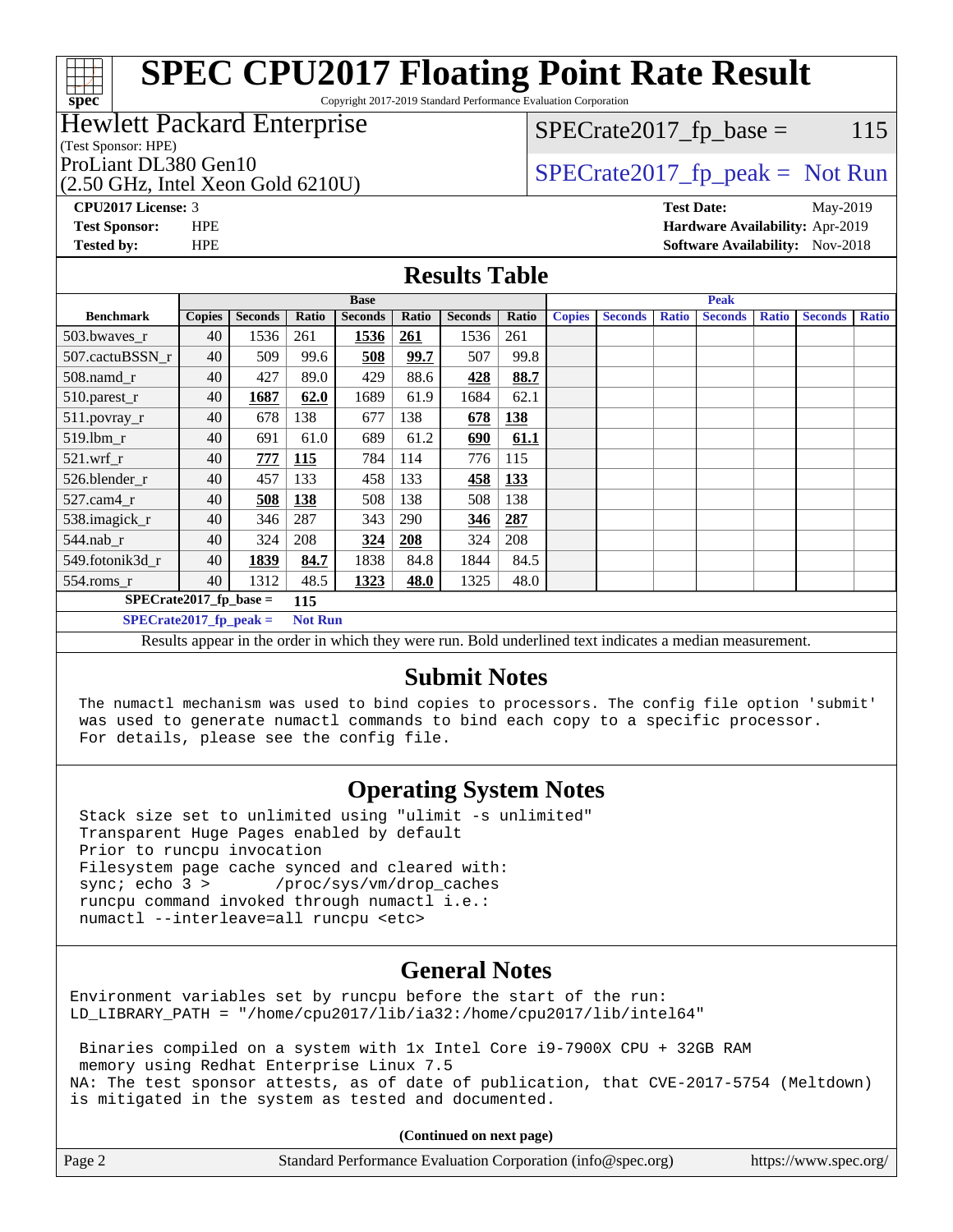Copyright 2017-2019 Standard Performance Evaluation Corporation

#### Hewlett Packard Enterprise

 $SPECTate2017<sub>fr</sub> base = 115$ 

#### (Test Sponsor: HPE)

(2.50 GHz, Intel Xeon Gold 6210U)

ProLiant DL380 Gen10  $SPECTA 50 \text{ GHz}$  [SPECrate2017\\_fp\\_peak =](http://www.spec.org/auto/cpu2017/Docs/result-fields.html#SPECrate2017fppeak) Not Run

**[spec](http://www.spec.org/)**

**[Tested by:](http://www.spec.org/auto/cpu2017/Docs/result-fields.html#Testedby)** HPE **HPE [Software Availability:](http://www.spec.org/auto/cpu2017/Docs/result-fields.html#SoftwareAvailability)** Nov-2018

**[CPU2017 License:](http://www.spec.org/auto/cpu2017/Docs/result-fields.html#CPU2017License)** 3 **[Test Date:](http://www.spec.org/auto/cpu2017/Docs/result-fields.html#TestDate)** May-2019 **[Test Sponsor:](http://www.spec.org/auto/cpu2017/Docs/result-fields.html#TestSponsor)** HPE **[Hardware Availability:](http://www.spec.org/auto/cpu2017/Docs/result-fields.html#HardwareAvailability)** Apr-2019

### **[General Notes \(Continued\)](http://www.spec.org/auto/cpu2017/Docs/result-fields.html#GeneralNotes)**

Yes: The test sponsor attests, as of date of publication, that CVE-2017-5753 (Spectre variant 1) is mitigated in the system as tested and documented. Yes: The test sponsor attests, as of date of publication, that CVE-2017-5715 (Spectre variant 2) is mitigated in the system as tested and documented.

### **[Platform Notes](http://www.spec.org/auto/cpu2017/Docs/result-fields.html#PlatformNotes)**

Page 3 Standard Performance Evaluation Corporation [\(info@spec.org\)](mailto:info@spec.org) <https://www.spec.org/> BIOS Configuration: Thermal Configuration set to Maximum Cooling Memory Patrol Scrubbing set to Disabled LLC Prefetch set to Enabled LLC Dead Line Allocation set to Disabled Enhanced Processor Performance set to Enabled Workload Profile set to General Throughput Compute Workload Profile set to Custom Energy/Performance Bias set to Balanced Performance Sysinfo program /home/cpu2017/bin/sysinfo Rev: r5974 of 2018-05-19 9bcde8f2999c33d61f64985e45859ea9 running on dl380-clx-sles15 Mon May 27 10:11:54 2019 SUT (System Under Test) info as seen by some common utilities. For more information on this section, see <https://www.spec.org/cpu2017/Docs/config.html#sysinfo> From /proc/cpuinfo model name : Intel(R) Xeon(R) Gold 6210U CPU @ 2.50GHz 1 "physical id"s (chips) 40 "processors" cores, siblings (Caution: counting these is hw and system dependent. The following excerpts from /proc/cpuinfo might not be reliable. Use with caution.) cpu cores : 20 siblings : 40 physical 0: cores 0 1 2 3 8 9 10 11 12 16 17 18 19 20 24 25 26 27 28 From lscpu: Architecture: x86\_64 CPU op-mode(s): 32-bit, 64-bit Byte Order: Little Endian  $CPU(s):$  40 On-line CPU(s) list: 0-39 Thread(s) per core: 2 Core(s) per socket: 20 Socket(s): 1 NUMA node(s): 2 Vendor ID: GenuineIntel CPU family: 6 **(Continued on next page)**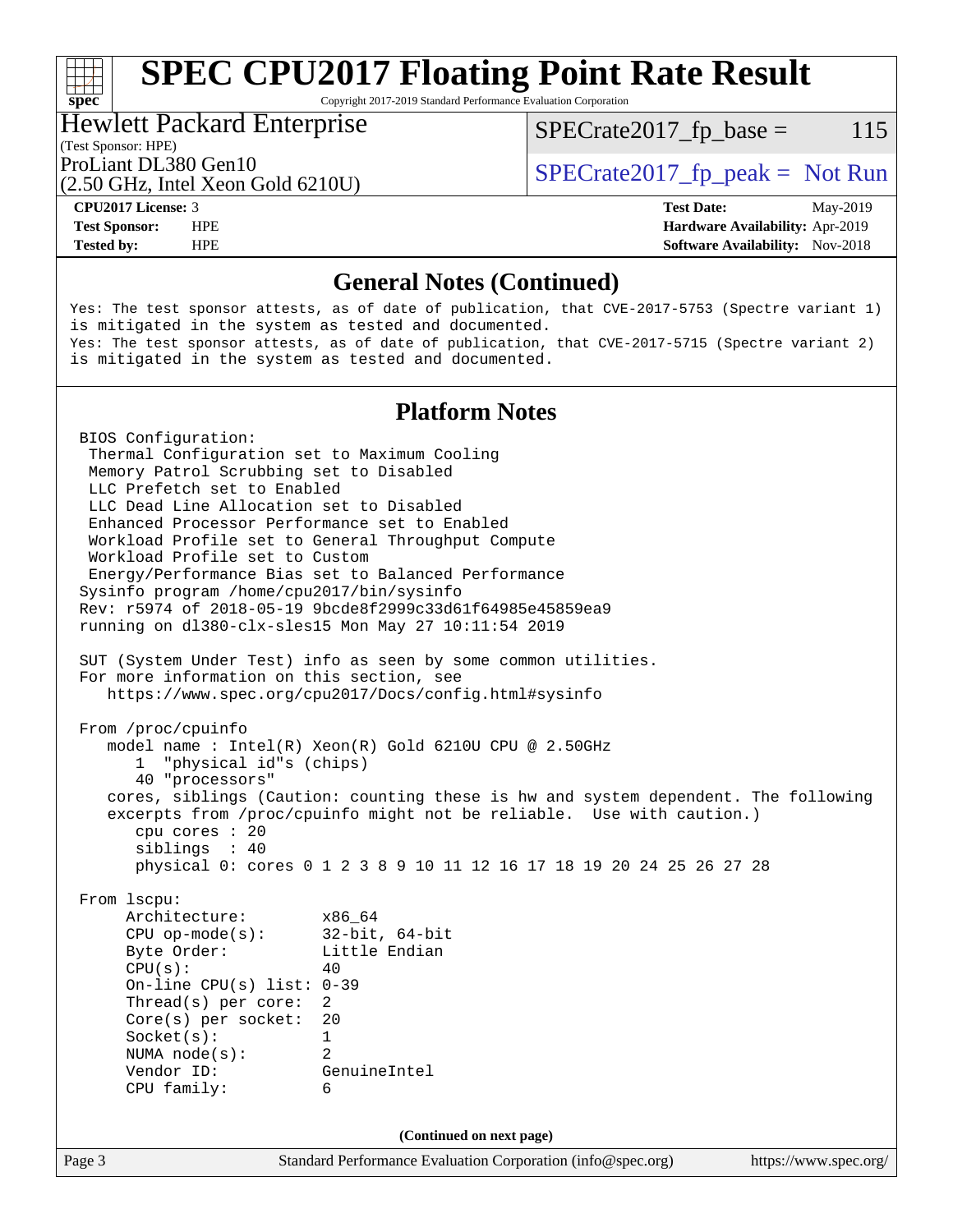Copyright 2017-2019 Standard Performance Evaluation Corporation

#### Hewlett Packard Enterprise

(2.50 GHz, Intel Xeon Gold 6210U)

 $SPECTate2017<sub>fr</sub> base = 115$ 

(Test Sponsor: HPE)

ProLiant DL380 Gen10  $SPECTA 50 \text{ GHz}$  [SPECrate2017\\_fp\\_peak =](http://www.spec.org/auto/cpu2017/Docs/result-fields.html#SPECrate2017fppeak) Not Run

[spec](http://www.spec.org/)<sup>\*</sup>

at h

**[CPU2017 License:](http://www.spec.org/auto/cpu2017/Docs/result-fields.html#CPU2017License)** 3 **[Test Date:](http://www.spec.org/auto/cpu2017/Docs/result-fields.html#TestDate)** May-2019 **[Test Sponsor:](http://www.spec.org/auto/cpu2017/Docs/result-fields.html#TestSponsor)** HPE **[Hardware Availability:](http://www.spec.org/auto/cpu2017/Docs/result-fields.html#HardwareAvailability)** Apr-2019 **[Tested by:](http://www.spec.org/auto/cpu2017/Docs/result-fields.html#Testedby)** HPE **[Software Availability:](http://www.spec.org/auto/cpu2017/Docs/result-fields.html#SoftwareAvailability)** Nov-2018

#### **[Platform Notes \(Continued\)](http://www.spec.org/auto/cpu2017/Docs/result-fields.html#PlatformNotes)**

Model: Model name: Intel(R) Xeon(R) Gold 6210U CPU @ 2.50GHz Stepping: 6 CPU MHz: 2500.000 BogoMIPS: 5000.00 Virtualization: VT-x L1d cache: 32K L1i cache: 32K L2 cache: 1024K L3 cache: 28160K NUMA node0 CPU(s): 0-9,20-29 NUMA node1 CPU(s): 10-19,30-39 Flags: fpu vme de pse tsc msr pae mce cx8 apic sep mtrr pge mca cmov

 pat pse36 clflush dts acpi mmx fxsr sse sse2 ss ht tm pbe syscall nx pdpe1gb rdtscp lm constant\_tsc art arch\_perfmon pebs bts rep\_good nopl xtopology nonstop\_tsc cpuid aperfmperf tsc\_known\_freq pni pclmulqdq dtes64 monitor ds\_cpl vmx smx est tm2 ssse3 sdbg fma cx16 xtpr pdcm pcid dca sse4\_1 sse4\_2 x2apic movbe popcnt tsc\_deadline\_timer aes xsave avx f16c rdrand lahf\_lm abm 3dnowprefetch cpuid\_fault epb cat\_l3 cdp\_l3 invpcid\_single intel\_ppin mba tpr\_shadow vnmi flexpriority ept vpid fsgsbase tsc\_adjust bmi1 hle avx2 smep bmi2 erms invpcid rtm cqm mpx rdt\_a avx512f avx512dq rdseed adx smap clflushopt clwb intel\_pt avx512cd avx512bw avx512vl xsaveopt xsavec xgetbv1 xsaves cqm\_llc cqm\_occup\_llc cqm\_mbm\_total cqm\_mbm\_local ibpb ibrs stibp dtherm ida arat pln pts pku ospke avx512\_vnni arch\_capabilities ssbd

```
 /proc/cpuinfo cache data
cache size : 28160 KB
```
 From numactl --hardware WARNING: a numactl 'node' might or might not correspond to a physical chip. available: 2 nodes (0-1) node 0 cpus: 0 1 2 3 4 5 6 7 8 9 20 21 22 23 24 25 26 27 28 29 node 0 size: 193045 MB node 0 free: 192637 MB node 1 cpus: 10 11 12 13 14 15 16 17 18 19 30 31 32 33 34 35 36 37 38 39 node 1 size: 193306 MB node 1 free: 193010 MB node distances: node 0 1 0: 10 21 1: 21 10 From /proc/meminfo MemTotal: 395624256 kB HugePages\_Total: 0 Hugepagesize: 2048 kB From /etc/\*release\* /etc/\*version\*

**(Continued on next page)**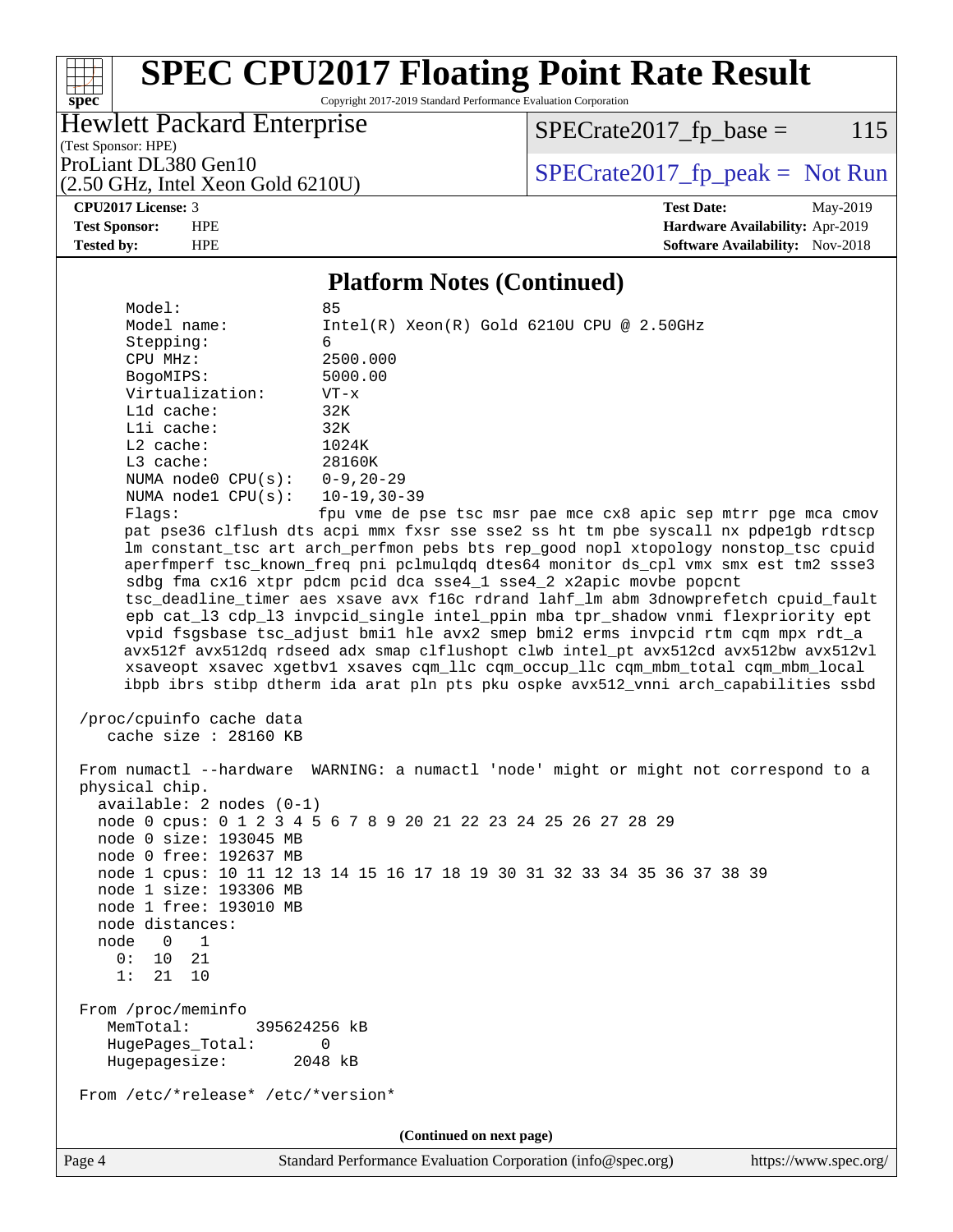#### **[spec](http://www.spec.org/) [SPEC CPU2017 Floating Point Rate Result](http://www.spec.org/auto/cpu2017/Docs/result-fields.html#SPECCPU2017FloatingPointRateResult)** Copyright 2017-2019 Standard Performance Evaluation Corporation (Test Sponsor: HPE) Hewlett Packard Enterprise (2.50 GHz, Intel Xeon Gold 6210U) ProLiant DL380 Gen10  $SPECTA 50 \text{ GHz}$  [SPECrate2017\\_fp\\_peak =](http://www.spec.org/auto/cpu2017/Docs/result-fields.html#SPECrate2017fppeak) Not Run  $SPECTate2017<sub>fr</sub> base = 115$ **[CPU2017 License:](http://www.spec.org/auto/cpu2017/Docs/result-fields.html#CPU2017License)** 3 **[Test Date:](http://www.spec.org/auto/cpu2017/Docs/result-fields.html#TestDate)** May-2019 **[Test Sponsor:](http://www.spec.org/auto/cpu2017/Docs/result-fields.html#TestSponsor)** HPE **[Hardware Availability:](http://www.spec.org/auto/cpu2017/Docs/result-fields.html#HardwareAvailability)** Apr-2019 **[Tested by:](http://www.spec.org/auto/cpu2017/Docs/result-fields.html#Testedby)** HPE **HPE [Software Availability:](http://www.spec.org/auto/cpu2017/Docs/result-fields.html#SoftwareAvailability)** Nov-2018 **[Platform Notes \(Continued\)](http://www.spec.org/auto/cpu2017/Docs/result-fields.html#PlatformNotes)** os-release: NAME="SLES" VERSION="15" VERSION\_ID="15" PRETTY\_NAME="SUSE Linux Enterprise Server 15" ID="sles" ID\_LIKE="suse" ANSI\_COLOR="0;32" CPE\_NAME="cpe:/o:suse:sles:15" uname -a: Linux dl380-clx-sles15 4.12.14-23-default #1 SMP Tue May 29 21:04:44 UTC 2018 (cd0437b) x86\_64 x86\_64 x86\_64 GNU/Linux Kernel self-reported vulnerability status: CVE-2017-5754 (Meltdown): Not affected CVE-2017-5753 (Spectre variant 1): Mitigation: \_\_user pointer sanitization CVE-2017-5715 (Spectre variant 2): Mitigation: Indirect Branch Restricted Speculation, IBPB, IBRS\_FW run-level 3 May 27 10:10 SPEC is set to: /home/cpu2017 Filesystem Type Size Used Avail Use% Mounted on /dev/sda3 btrfs 407G 84G 323G 21% /home Additional information from dmidecode follows. WARNING: Use caution when you interpret this section. The 'dmidecode' program reads system data which is "intended to allow hardware to be accurately determined", but the intent may not be met, as there are frequent changes to hardware, firmware, and the "DMTF SMBIOS" standard. BIOS HPE U30 04/18/2019 Memory: 12x UNKNOWN NOT AVAILABLE 12x UNKNOWN NOT AVAILABLE 32 GB 2 rank 2933 (End of data from sysinfo program) **[Compiler Version Notes](http://www.spec.org/auto/cpu2017/Docs/result-fields.html#CompilerVersionNotes)** ==============================================================================  $CC$  519.1bm\_ $r(base)$  538.imagick\_ $r(base)$  544.nab\_ $r(base)$ ------------------------------------------------------------------------------ Intel(R) C Intel(R) 64 Compiler for applications running on Intel(R)  $64$ , Version 19.0.1.144 Build 20181018 Copyright (C) 1985-2018 Intel Corporation. All rights reserved.

**(Continued on next page)**

| $\vert$ Page 5 | Standard Performance Evaluation Corporation (info@spec.org) | https://www.spec.org/ |
|----------------|-------------------------------------------------------------|-----------------------|
|----------------|-------------------------------------------------------------|-----------------------|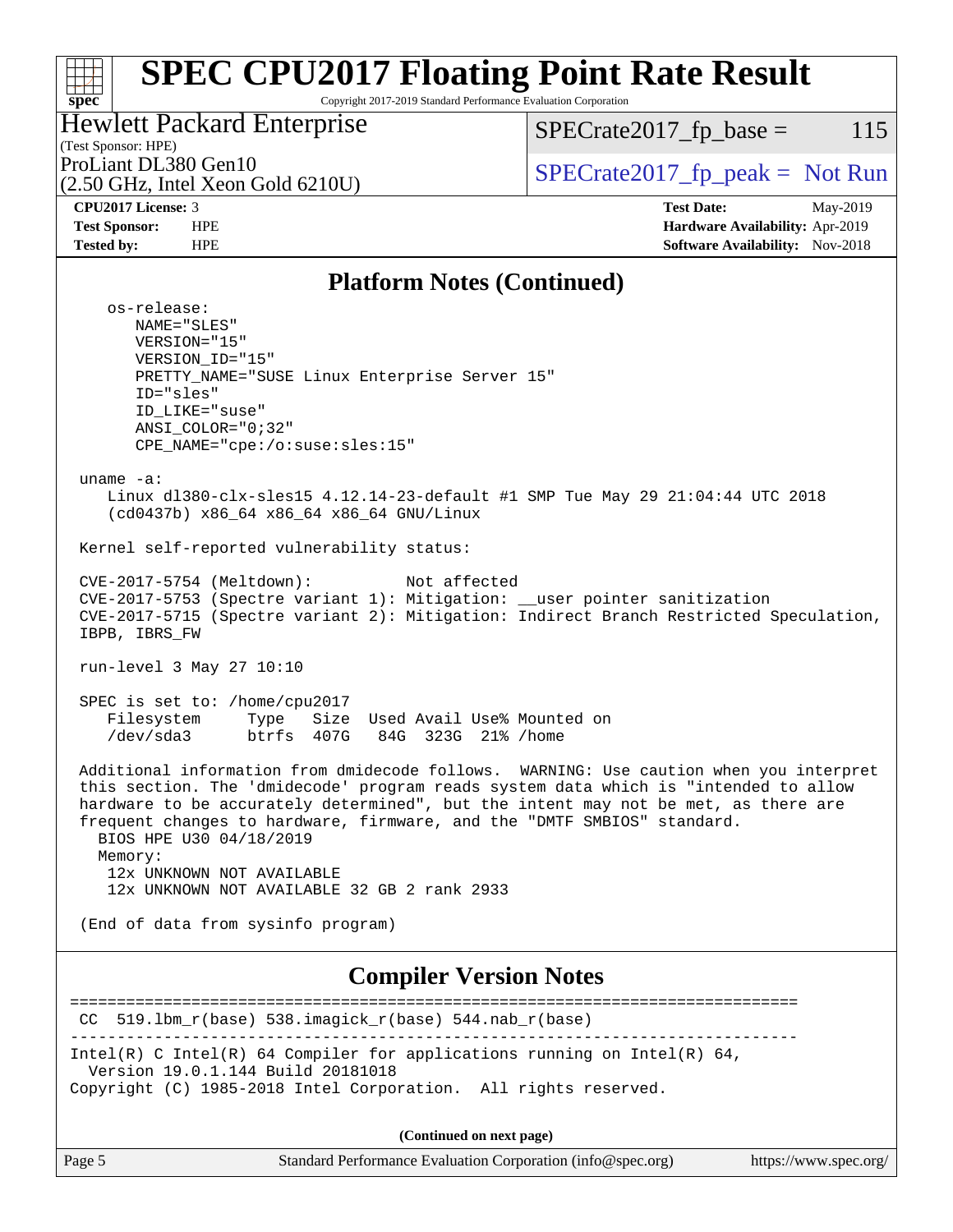#### **[spec](http://www.spec.org/) [SPEC CPU2017 Floating Point Rate Result](http://www.spec.org/auto/cpu2017/Docs/result-fields.html#SPECCPU2017FloatingPointRateResult)** Copyright 2017-2019 Standard Performance Evaluation Corporation Hewlett Packard Enterprise

(Test Sponsor: HPE)

 $SPECrate2017_fp\_base = 115$ 

(2.50 GHz, Intel Xeon Gold 6210U)

ProLiant DL380 Gen10<br>  $(2.50 \text{ GHz} \text{ Intel } \text{Xeon} \text{ Gold } 6210 \text{ I})$  [SPECrate2017\\_fp\\_peak =](http://www.spec.org/auto/cpu2017/Docs/result-fields.html#SPECrate2017fppeak) Not Run

**[CPU2017 License:](http://www.spec.org/auto/cpu2017/Docs/result-fields.html#CPU2017License)** 3 **[Test Date:](http://www.spec.org/auto/cpu2017/Docs/result-fields.html#TestDate)** May-2019 **[Test Sponsor:](http://www.spec.org/auto/cpu2017/Docs/result-fields.html#TestSponsor)** HPE **[Hardware Availability:](http://www.spec.org/auto/cpu2017/Docs/result-fields.html#HardwareAvailability)** Apr-2019 **[Tested by:](http://www.spec.org/auto/cpu2017/Docs/result-fields.html#Testedby)** HPE **HPE [Software Availability:](http://www.spec.org/auto/cpu2017/Docs/result-fields.html#SoftwareAvailability)** Nov-2018

### **[Compiler Version Notes \(Continued\)](http://www.spec.org/auto/cpu2017/Docs/result-fields.html#CompilerVersionNotes)**

| Standard Performance Evaluation Corporation (info@spec.org)<br>Page 6                                                                                                                                                                                            | https://www.spec.org/ |
|------------------------------------------------------------------------------------------------------------------------------------------------------------------------------------------------------------------------------------------------------------------|-----------------------|
| (Continued on next page)                                                                                                                                                                                                                                         |                       |
| $Intel(R)$ Fortran Intel(R) 64 Compiler for applications running on Intel(R)                                                                                                                                                                                     |                       |
| $521.wrf_r(base) 527.cam4_r(base)$<br>CC.                                                                                                                                                                                                                        |                       |
| Copyright (C) 1985-2018 Intel Corporation. All rights reserved.                                                                                                                                                                                                  |                       |
| $Intel(R)$ Fortran Intel(R) 64 Compiler for applications running on Intel(R)<br>64, Version 19.0.1.144 Build 20181018                                                                                                                                            |                       |
| $FC 503.bwaves_r(base) 549.fotonik3d_r(base) 554.roms_r(base)$                                                                                                                                                                                                   |                       |
| 64, Version 19.0.1.144 Build 20181018<br>Copyright (C) 1985-2018 Intel Corporation. All rights reserved.<br>_______________________________                                                                                                                      |                       |
| Intel(R) C Intel(R) 64 Compiler for applications running on Intel(R) 64,<br>Version 19.0.1.144 Build 20181018<br>Copyright (C) 1985-2018 Intel Corporation. All rights reserved.<br>$Intel(R)$ Fortran Intel(R) 64 Compiler for applications running on Intel(R) |                       |
| Intel(R) $C++$ Intel(R) 64 Compiler for applications running on Intel(R) 64,<br>Version 19.0.1.144 Build 20181018<br>Copyright (C) 1985-2018 Intel Corporation. All rights reserved.                                                                             |                       |
| FC 507.cactuBSSN r(base)                                                                                                                                                                                                                                         |                       |
| Copyright (C) 1985-2018 Intel Corporation. All rights reserved.                                                                                                                                                                                                  |                       |
| Version 19.0.1.144 Build 20181018<br>Copyright (C) 1985-2018 Intel Corporation. All rights reserved.<br>Intel(R) C Intel(R) 64 Compiler for applications running on Intel(R) 64,<br>Version 19.0.1.144 Build 20181018                                            |                       |
| $CC$ 511.povray_r(base) 526.blender_r(base)<br>Intel(R) $C++$ Intel(R) 64 Compiler for applications running on Intel(R) 64,                                                                                                                                      |                       |
|                                                                                                                                                                                                                                                                  |                       |
| Intel(R) $C++$ Intel(R) 64 Compiler for applications running on Intel(R) 64,<br>Version 19.0.1.144 Build 20181018<br>Copyright (C) 1985-2018 Intel Corporation. All rights reserved.                                                                             |                       |
| $CXXC 508.namd_r(base) 510.parest_r(base)$                                                                                                                                                                                                                       |                       |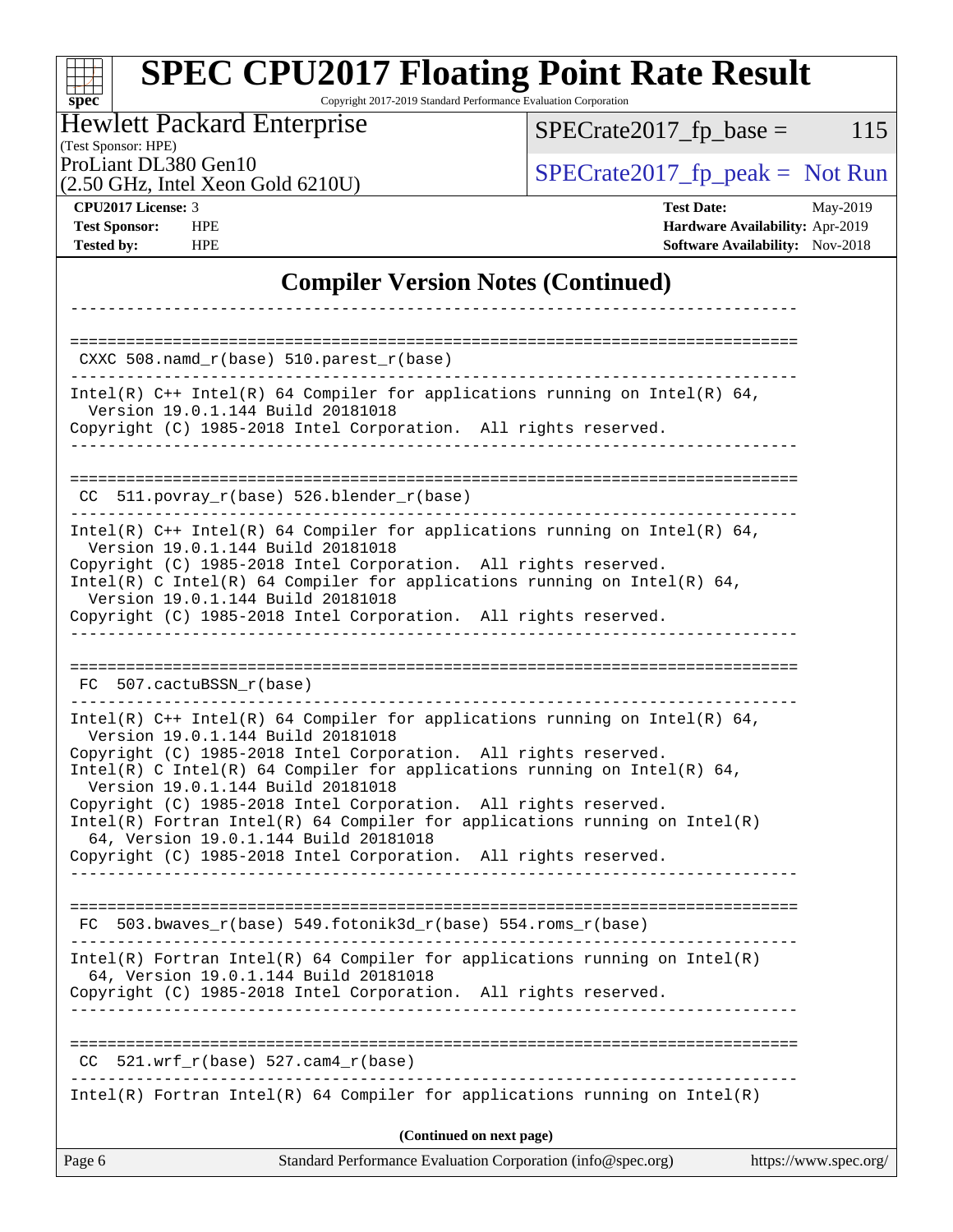# **[spec](http://www.spec.org/)**

# **[SPEC CPU2017 Floating Point Rate Result](http://www.spec.org/auto/cpu2017/Docs/result-fields.html#SPECCPU2017FloatingPointRateResult)**

Copyright 2017-2019 Standard Performance Evaluation Corporation

## Hewlett Packard Enterprise

 $SPECTate2017<sub>fr</sub> base = 115$ 

#### (Test Sponsor: HPE)

(2.50 GHz, Intel Xeon Gold 6210U)

ProLiant DL380 Gen10  $SPECrate2017$  fp\_peak = Not Run

**[CPU2017 License:](http://www.spec.org/auto/cpu2017/Docs/result-fields.html#CPU2017License)** 3 **[Test Date:](http://www.spec.org/auto/cpu2017/Docs/result-fields.html#TestDate)** May-2019 **[Test Sponsor:](http://www.spec.org/auto/cpu2017/Docs/result-fields.html#TestSponsor)** HPE **[Hardware Availability:](http://www.spec.org/auto/cpu2017/Docs/result-fields.html#HardwareAvailability)** Apr-2019 **[Tested by:](http://www.spec.org/auto/cpu2017/Docs/result-fields.html#Testedby)** HPE **[Software Availability:](http://www.spec.org/auto/cpu2017/Docs/result-fields.html#SoftwareAvailability)** Nov-2018

### **[Compiler Version Notes \(Continued\)](http://www.spec.org/auto/cpu2017/Docs/result-fields.html#CompilerVersionNotes)**

 64, Version 19.0.1.144 Build 20181018 Copyright (C) 1985-2018 Intel Corporation. All rights reserved. Intel(R) C Intel(R) 64 Compiler for applications running on Intel(R) 64, Version 19.0.1.144 Build 20181018 Copyright (C) 1985-2018 Intel Corporation. All rights reserved. ------------------------------------------------------------------------------

## **[Base Compiler Invocation](http://www.spec.org/auto/cpu2017/Docs/result-fields.html#BaseCompilerInvocation)**

[C benchmarks](http://www.spec.org/auto/cpu2017/Docs/result-fields.html#Cbenchmarks):

[icc -m64 -std=c11](http://www.spec.org/cpu2017/results/res2019q3/cpu2017-20190624-15563.flags.html#user_CCbase_intel_icc_64bit_c11_33ee0cdaae7deeeab2a9725423ba97205ce30f63b9926c2519791662299b76a0318f32ddfffdc46587804de3178b4f9328c46fa7c2b0cd779d7a61945c91cd35)

[C++ benchmarks:](http://www.spec.org/auto/cpu2017/Docs/result-fields.html#CXXbenchmarks) [icpc -m64](http://www.spec.org/cpu2017/results/res2019q3/cpu2017-20190624-15563.flags.html#user_CXXbase_intel_icpc_64bit_4ecb2543ae3f1412ef961e0650ca070fec7b7afdcd6ed48761b84423119d1bf6bdf5cad15b44d48e7256388bc77273b966e5eb805aefd121eb22e9299b2ec9d9)

[Fortran benchmarks](http://www.spec.org/auto/cpu2017/Docs/result-fields.html#Fortranbenchmarks): [ifort -m64](http://www.spec.org/cpu2017/results/res2019q3/cpu2017-20190624-15563.flags.html#user_FCbase_intel_ifort_64bit_24f2bb282fbaeffd6157abe4f878425411749daecae9a33200eee2bee2fe76f3b89351d69a8130dd5949958ce389cf37ff59a95e7a40d588e8d3a57e0c3fd751)

[Benchmarks using both Fortran and C](http://www.spec.org/auto/cpu2017/Docs/result-fields.html#BenchmarksusingbothFortranandC): [ifort -m64](http://www.spec.org/cpu2017/results/res2019q3/cpu2017-20190624-15563.flags.html#user_CC_FCbase_intel_ifort_64bit_24f2bb282fbaeffd6157abe4f878425411749daecae9a33200eee2bee2fe76f3b89351d69a8130dd5949958ce389cf37ff59a95e7a40d588e8d3a57e0c3fd751) [icc -m64 -std=c11](http://www.spec.org/cpu2017/results/res2019q3/cpu2017-20190624-15563.flags.html#user_CC_FCbase_intel_icc_64bit_c11_33ee0cdaae7deeeab2a9725423ba97205ce30f63b9926c2519791662299b76a0318f32ddfffdc46587804de3178b4f9328c46fa7c2b0cd779d7a61945c91cd35)

[Benchmarks using both C and C++](http://www.spec.org/auto/cpu2017/Docs/result-fields.html#BenchmarksusingbothCandCXX): [icpc -m64](http://www.spec.org/cpu2017/results/res2019q3/cpu2017-20190624-15563.flags.html#user_CC_CXXbase_intel_icpc_64bit_4ecb2543ae3f1412ef961e0650ca070fec7b7afdcd6ed48761b84423119d1bf6bdf5cad15b44d48e7256388bc77273b966e5eb805aefd121eb22e9299b2ec9d9) [icc -m64 -std=c11](http://www.spec.org/cpu2017/results/res2019q3/cpu2017-20190624-15563.flags.html#user_CC_CXXbase_intel_icc_64bit_c11_33ee0cdaae7deeeab2a9725423ba97205ce30f63b9926c2519791662299b76a0318f32ddfffdc46587804de3178b4f9328c46fa7c2b0cd779d7a61945c91cd35)

[Benchmarks using Fortran, C, and C++:](http://www.spec.org/auto/cpu2017/Docs/result-fields.html#BenchmarksusingFortranCandCXX) [icpc -m64](http://www.spec.org/cpu2017/results/res2019q3/cpu2017-20190624-15563.flags.html#user_CC_CXX_FCbase_intel_icpc_64bit_4ecb2543ae3f1412ef961e0650ca070fec7b7afdcd6ed48761b84423119d1bf6bdf5cad15b44d48e7256388bc77273b966e5eb805aefd121eb22e9299b2ec9d9) [icc -m64 -std=c11](http://www.spec.org/cpu2017/results/res2019q3/cpu2017-20190624-15563.flags.html#user_CC_CXX_FCbase_intel_icc_64bit_c11_33ee0cdaae7deeeab2a9725423ba97205ce30f63b9926c2519791662299b76a0318f32ddfffdc46587804de3178b4f9328c46fa7c2b0cd779d7a61945c91cd35) [ifort -m64](http://www.spec.org/cpu2017/results/res2019q3/cpu2017-20190624-15563.flags.html#user_CC_CXX_FCbase_intel_ifort_64bit_24f2bb282fbaeffd6157abe4f878425411749daecae9a33200eee2bee2fe76f3b89351d69a8130dd5949958ce389cf37ff59a95e7a40d588e8d3a57e0c3fd751)

## **[Base Portability Flags](http://www.spec.org/auto/cpu2017/Docs/result-fields.html#BasePortabilityFlags)**

 503.bwaves\_r: [-DSPEC\\_LP64](http://www.spec.org/cpu2017/results/res2019q3/cpu2017-20190624-15563.flags.html#suite_basePORTABILITY503_bwaves_r_DSPEC_LP64) 507.cactuBSSN\_r: [-DSPEC\\_LP64](http://www.spec.org/cpu2017/results/res2019q3/cpu2017-20190624-15563.flags.html#suite_basePORTABILITY507_cactuBSSN_r_DSPEC_LP64) 508.namd\_r: [-DSPEC\\_LP64](http://www.spec.org/cpu2017/results/res2019q3/cpu2017-20190624-15563.flags.html#suite_basePORTABILITY508_namd_r_DSPEC_LP64) 510.parest\_r: [-DSPEC\\_LP64](http://www.spec.org/cpu2017/results/res2019q3/cpu2017-20190624-15563.flags.html#suite_basePORTABILITY510_parest_r_DSPEC_LP64) 511.povray\_r: [-DSPEC\\_LP64](http://www.spec.org/cpu2017/results/res2019q3/cpu2017-20190624-15563.flags.html#suite_basePORTABILITY511_povray_r_DSPEC_LP64) 519.lbm\_r: [-DSPEC\\_LP64](http://www.spec.org/cpu2017/results/res2019q3/cpu2017-20190624-15563.flags.html#suite_basePORTABILITY519_lbm_r_DSPEC_LP64) 521.wrf\_r: [-DSPEC\\_LP64](http://www.spec.org/cpu2017/results/res2019q3/cpu2017-20190624-15563.flags.html#suite_basePORTABILITY521_wrf_r_DSPEC_LP64) [-DSPEC\\_CASE\\_FLAG](http://www.spec.org/cpu2017/results/res2019q3/cpu2017-20190624-15563.flags.html#b521.wrf_r_baseCPORTABILITY_DSPEC_CASE_FLAG) [-convert big\\_endian](http://www.spec.org/cpu2017/results/res2019q3/cpu2017-20190624-15563.flags.html#user_baseFPORTABILITY521_wrf_r_convert_big_endian_c3194028bc08c63ac5d04de18c48ce6d347e4e562e8892b8bdbdc0214820426deb8554edfa529a3fb25a586e65a3d812c835984020483e7e73212c4d31a38223) 526.blender\_r: [-DSPEC\\_LP64](http://www.spec.org/cpu2017/results/res2019q3/cpu2017-20190624-15563.flags.html#suite_basePORTABILITY526_blender_r_DSPEC_LP64) [-DSPEC\\_LINUX](http://www.spec.org/cpu2017/results/res2019q3/cpu2017-20190624-15563.flags.html#b526.blender_r_baseCPORTABILITY_DSPEC_LINUX) [-funsigned-char](http://www.spec.org/cpu2017/results/res2019q3/cpu2017-20190624-15563.flags.html#user_baseCPORTABILITY526_blender_r_force_uchar_40c60f00ab013830e2dd6774aeded3ff59883ba5a1fc5fc14077f794d777847726e2a5858cbc7672e36e1b067e7e5c1d9a74f7176df07886a243d7cc18edfe67) 527.cam4\_r: [-DSPEC\\_LP64](http://www.spec.org/cpu2017/results/res2019q3/cpu2017-20190624-15563.flags.html#suite_basePORTABILITY527_cam4_r_DSPEC_LP64) [-DSPEC\\_CASE\\_FLAG](http://www.spec.org/cpu2017/results/res2019q3/cpu2017-20190624-15563.flags.html#b527.cam4_r_baseCPORTABILITY_DSPEC_CASE_FLAG) 538.imagick\_r: [-DSPEC\\_LP64](http://www.spec.org/cpu2017/results/res2019q3/cpu2017-20190624-15563.flags.html#suite_basePORTABILITY538_imagick_r_DSPEC_LP64) 544.nab\_r: [-DSPEC\\_LP64](http://www.spec.org/cpu2017/results/res2019q3/cpu2017-20190624-15563.flags.html#suite_basePORTABILITY544_nab_r_DSPEC_LP64) 549.fotonik3d\_r: [-DSPEC\\_LP64](http://www.spec.org/cpu2017/results/res2019q3/cpu2017-20190624-15563.flags.html#suite_basePORTABILITY549_fotonik3d_r_DSPEC_LP64) 554.roms\_r: [-DSPEC\\_LP64](http://www.spec.org/cpu2017/results/res2019q3/cpu2017-20190624-15563.flags.html#suite_basePORTABILITY554_roms_r_DSPEC_LP64)